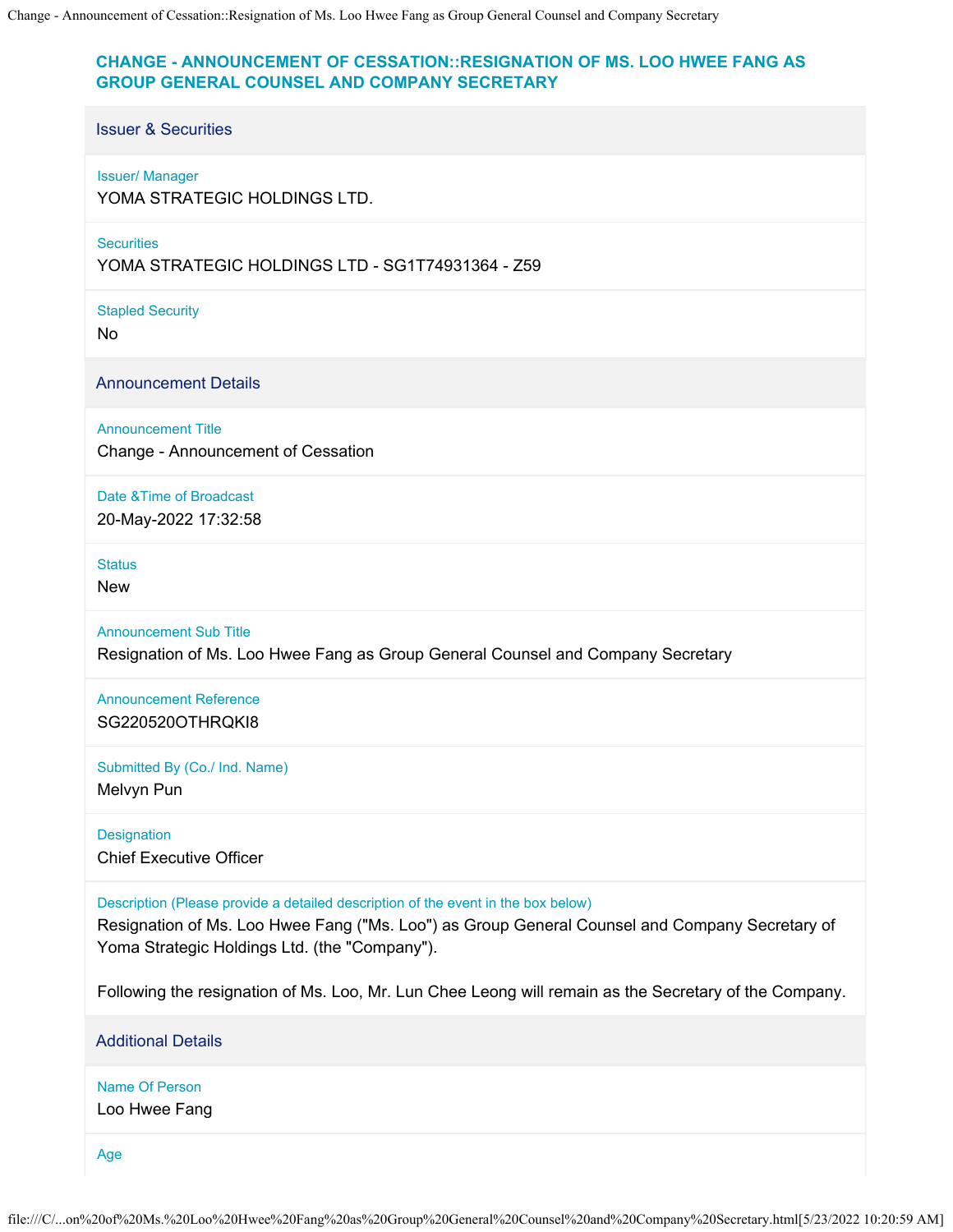| 48                                                                                                                                                                                                                               |
|----------------------------------------------------------------------------------------------------------------------------------------------------------------------------------------------------------------------------------|
| Is effective date of cessation known?<br>Yes                                                                                                                                                                                     |
| If yes, please provide the date<br>20/05/2022                                                                                                                                                                                    |
| Detailed Reason (s) for cessation<br>Ms. Loo was appointed as the Company Secretary of the Company on 1 September 2008 and she was<br>subsequently appointed as Group General Counsel in April 2013.                             |
| Ms. Loo had resigned to pursue other career opportunities.                                                                                                                                                                       |
| Are there any unresolved differences in opinion on material matters between the person and the board of directors,<br>including matters which would have a material impact on the group or its financial reporting?<br><b>No</b> |
| Is there any matter in relation to the cessation that needs to be brought to the attention of the shareholders of the listed<br>issuer?<br><b>No</b>                                                                             |
| Any other relevant information to be provided to shareholders of the listed issuer?<br><b>No</b>                                                                                                                                 |
| Date of Appointment to current position<br>01/04/2013                                                                                                                                                                            |
| Does the AC have a minimum of 3 members (taking into account this cessation)?<br>Yes                                                                                                                                             |
| Number of Independent Directors currently resident in Singapore (taking into account this cessation)<br>3                                                                                                                        |
| Number of cessations of appointments specified in Listing Rule 704 (7) or Catalist Rule 704 (6) over the past 12 months<br>4                                                                                                     |
| Job Title (e.g. Lead ID, AC Chairman, AC Member etc.)<br>Group General Counsel and Company Secretary                                                                                                                             |
| Role and responsibilities<br>Ms. Loo heads the group legal team and she is responsible for all legal matters of the Company.                                                                                                     |
| Familial relationship with any director and/ or substantial shareholder of the listed issuer or of any of its principal<br>subsidiaries<br>No                                                                                    |
| Shareholding interest in the listed issuer and its subsidiaries?<br>Yes                                                                                                                                                          |
| <b>Shareholding Details</b>                                                                                                                                                                                                      |